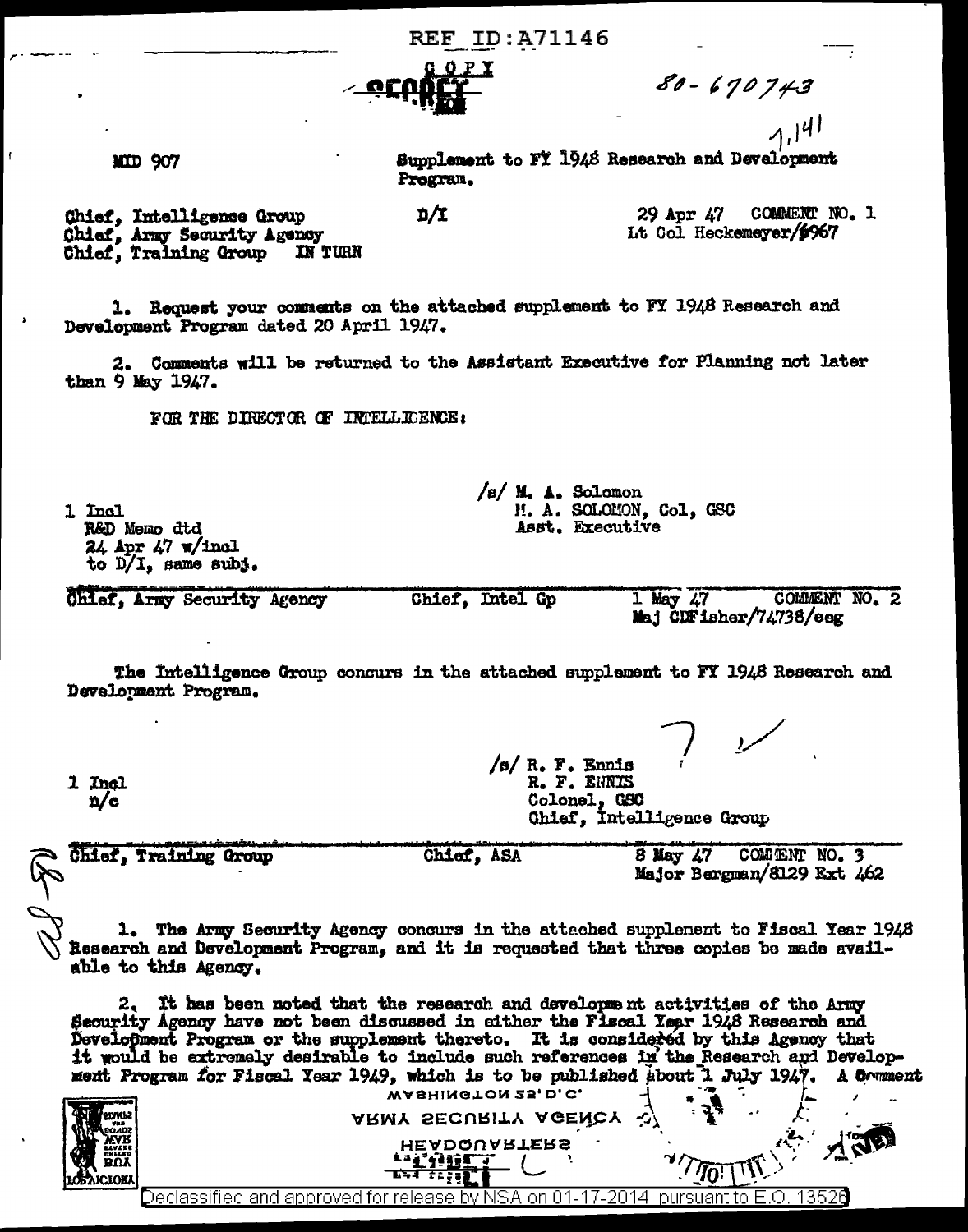## **Stufff**

## **TOGAS**

Supplement to FT 1948 Research and Development Fregran.

for indhusion in the 1949 Program, describing the research and development activities sundacted at  $\mathcal{N}A_s$  will be forwarded at an early date.

 $\frac{1}{2} \frac{1}{\sqrt{6}}$ 

MACID G. HAYES Colomal, Signal Corps Chief, Arsy Security Agency

سيسلط

COPY FURNISHED,  $\frac{15-70}{45-60}$ AS-90



WASHINGTON 25, D.C. ARMY SECURITY AGENCY HEADQUARTERS  $\omega = \omega_{\rm T} - \omega^2$ 

ड व